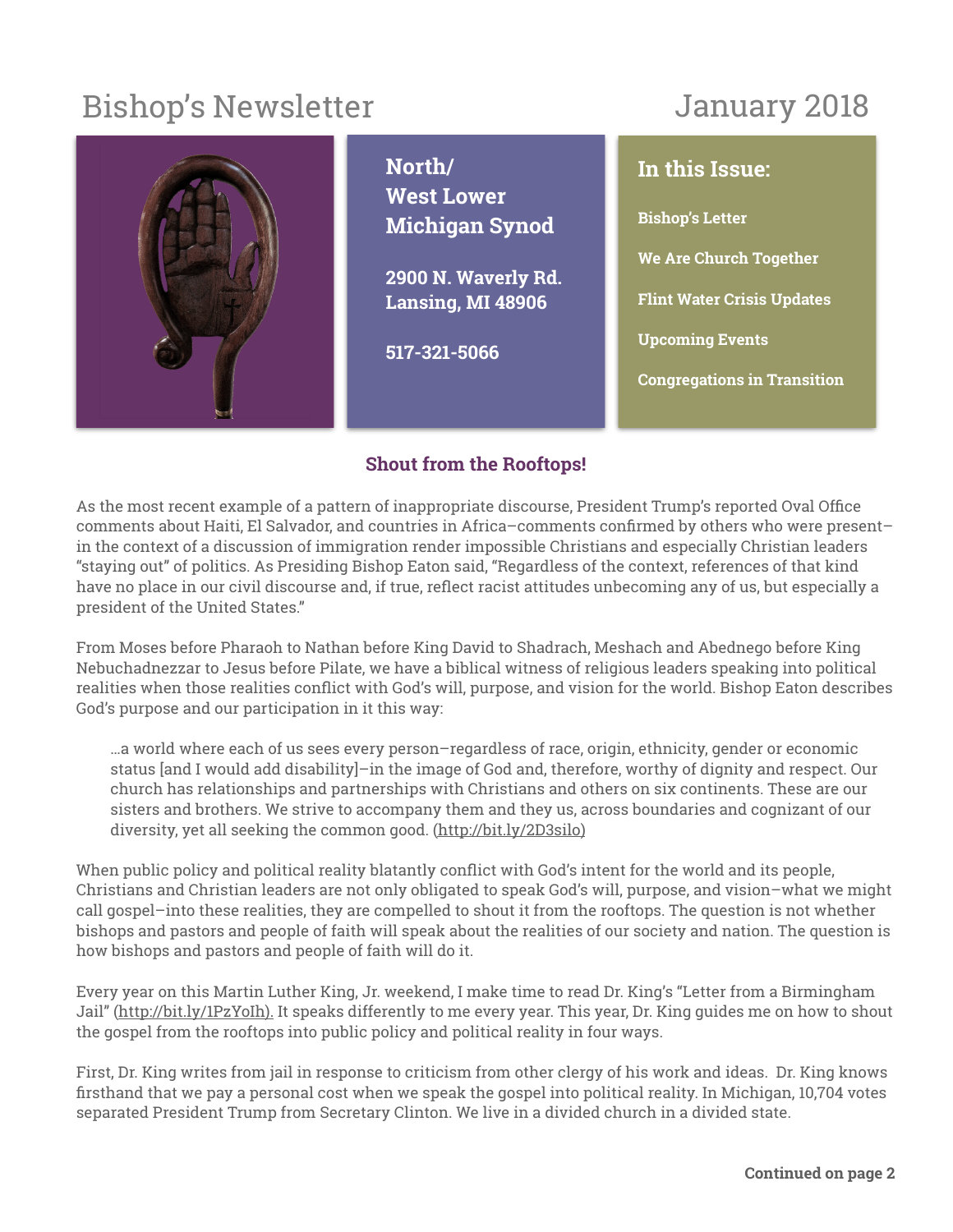### **Continued from page 1**

Jesus cautions us to count the cost (Luke 14:26-28). Whatever we say will offend someone and some will express their offense in ways that are heated, personal, and consequential. We need to be prepared to suffer and dare not be surprised by these reactions. As we count the cost, we do so in the awareness that remaining silent is a privilege of being white and Lutheran; some communities and Christian traditions expect and even demand that their pastors utter a word from the Lord that speaks directly to contemporary political reality. For us who are white and Lutheran, there comes a point when exercising the privilege of remaining silent makes us complicit with the political realities.

Dr. King reminds us that opposition is not only to be expected but welcomed when he writes, "I have earnestly opposed violent tension, but there is a type of jconstructive, nonviolent tension which is necessary for growth." And so, Dr. King reminds us of "the early Christians, who were willing to face hungry lions and the excruciating pain of chopping blocks rather than submit to certain unjust laws of the Roman Empire."

Second, Dr. King writes a letter. I find letter-writing to be slow, deliberate, and even laborious. Letterwriting takes time. It's so very different from almost instantaneously posting something on Facebook, tweeting, or writing an email and pressing send. Letter-writing takes work. I believe we need to consider not only what we say, but the best way of communicating it–a letter, a tweet, a Facebook post, an email, a sermon, a forum where people can talk back. Even when we choose to say something online, I have found it helpful to compose in a word processing program and then paste it in because writing when I cannot immediately push send slows me down, turns down my emotions, and leads me to edit myself and ask someone else to look it over.

Third, deciding what we will say and how to communicate depends on our intended audience. Dr. King writes to "Fellow Clergymen," whom he describes as "men of genuine good will… [whose] criticisms are sincerely set forth." Dr. King invites us both to name our intended audience and, in the language of Luther's Small Catechism, to endeavor

to put an Eighth-Commandment-construction on others' words and actions. So, who is our intended audience, really? If it truly is President Trump or a member of Congress, is Facebook really the best way to communicate? If our audience really is ourselves, venting and releasing our emotions, do we need to do that in a public way? If our audience is the church and world, our Christian witness compels us to communicate in ways that proclaim God's love in Jesus Christ for all people, including those we oppose.

Fourth, every year when I read Dr. King's letter, I am impressed that he does not ground his words and actions in his own convictions or moral standing. Dr. King grounds his words and actions in the work of God's people as recorded in Scripture–the eighth century prophets, the Apostle Paul, Shadrach, Meshach and Abednego. And Dr. King describes his work using a biblical image: "the Macedonian call for aid." I cannot overstate the importance of grounding and clothing our convictions and proclamations in Scripture in ways that are undeniable so that they become statements of the faith and teaching of Lutheran and Christian theology. Our church's social statements are a great [resource and I encourage you to turn to them: http://](http://bit.ly/2DfiCrq) bit.ly/2DfiCrq.

My friend, Bishop Tracie Bartholomew of New Jersey, reminds us that our hymnbook includes this prayer which seems appropriate these days:

O God, you made us in your own image and redeemed us through Jesus your Son. Look with compassion on the whole human family; take away the arrogance and hatred that infect our hearts; break down the walls that separate us; unite us in bonds of love; and, through our struggle and confusion, work to accomplish your purposes on earth; so that, in your good time, every people and nation may serve you in harmony around your heavenly throne; through Jesus Christ, our Savior and Lord. Amen. (Evangelical Lutheran Worship).

As you say amen, please join me in shouting it from the rooftops.

The Rev. Craig Alan Satterlee, Ph.D., Bishop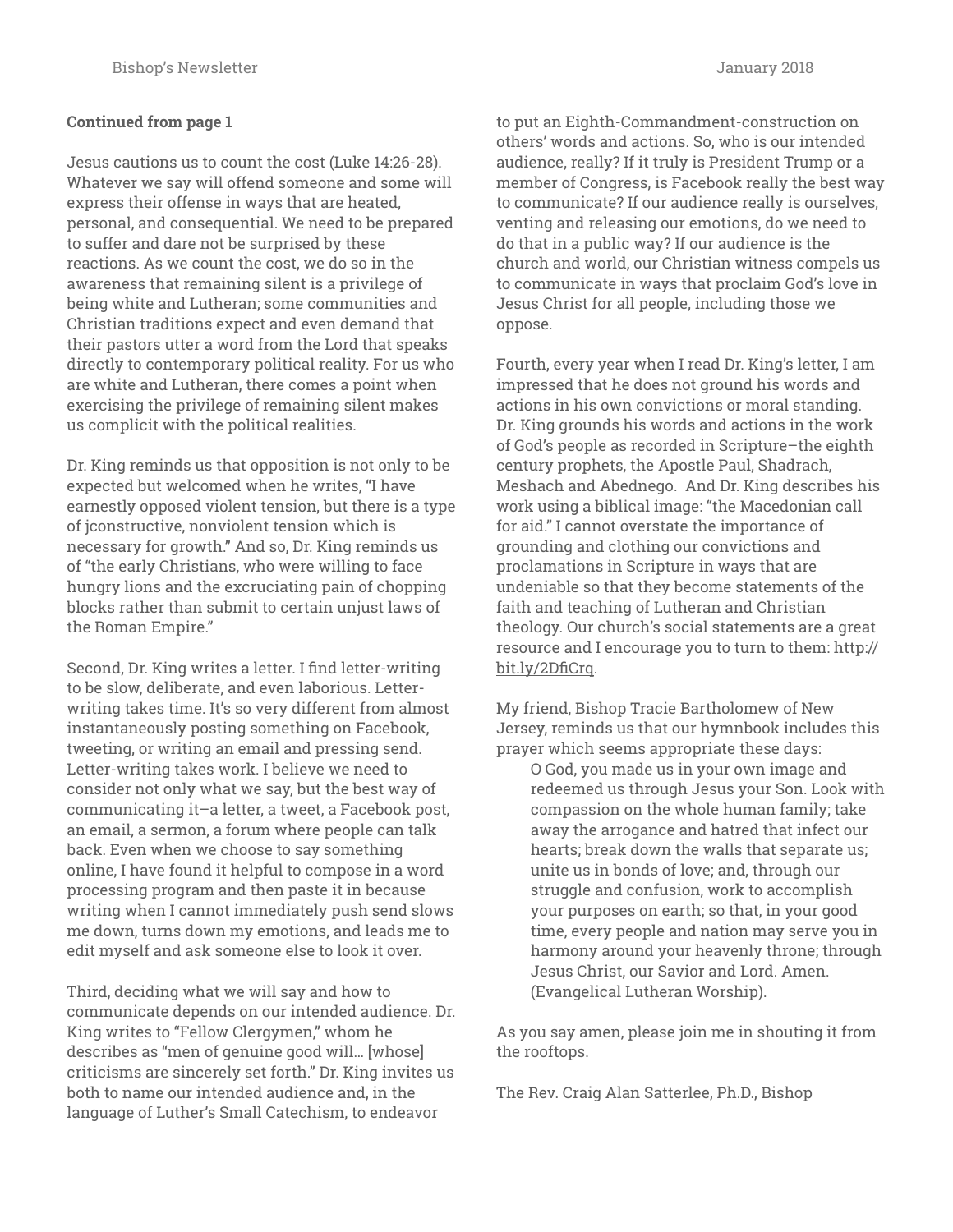## We Are Church Together

It is always good to remember how much we are church together. I cannot imagine an "independent" church. We are an interdependent church. We do things together that we could not do apart. We are stronger together than when we are apart. Constitutionally we are a multi-level church. We are three expressions of the church: local congregation, synod, and churchwide. We are the church when we are together in any one of those forms. Even the federal government recognizes us as one church. The ELCA has one Federal Tax Exemption that applies to all congregations. We are a church together.

When a congregation has a constitution question, an evangelism question, a safety question, or any question about mission and ministry, they can call the synod office and we will have an answer. If we don't have the answer, we have a wealth of people at the churchwide office that can help us answer. The Bishops, Directors for Evangelical Mission, and Assistants to the Bishops all have networks across the country where we can put the question out there for response.

Our synod has committed 50% of our undesignated gifts to the work of the wider church. Those funds go for a variety of missions and ministries we cannot do alone; like missionaries, seminaries, disaster relief, domestic and international hunger programs, and support to congregations. We receive back well over \$200,000 from the ELCA in the form of grants to congregations, programs, and professional services.

Within the synod, we are an interdependent church. One of the major responsibilities of the synod office is the call process. More than half of the congregations in the synod have been in some call process in the last 4 years. We also give synod administers grants to congregations for outreach, hunger, and poverty programs. The synod staff members have a variety of gifts that are available

to congregations and ministries to enhance their mission.

We connect congregations together. Our Rostered Ministers meet together in conferences. Congregations share ideas and best practices. Together we support one another in mission and ministry in such programs as Mission Partners.

Please read the following article as an example of how we are church together.

Rev. David E. Sprang Assistant to the Bishop and Director for Evangelical Mission

A letter from Pastor Kjersten Priddy

It's a VERY cold Tuesday morning, my first day in the office in 2018. I'm sitting in my desk after shoveling off the walk, absent-mindedly going through the mail while planning out my list of things to do for the day.

I have what I consider to be the best job in the world. I am the pastor at Trinity Lutheran Church in Battle Creek, Michigan. Trinity is a congregation that is committed to being a sign of God's presence in the Post Addition neighborhood of Battle Creek, a community that has been plagued by poverty. Trinity partners with an organization called the Woman's Co-op, which is a network of women working together to lift themselves out of poverty. My congregation's commitment to our neighborhood and this organization means every day I get to walk alongside people who are working together to improve their lives, the lives of their families, and of our whole community. It is an incredible privilege to see God's kingdom being unveiled through the work of the women of the Co-op

**Continued on page 4**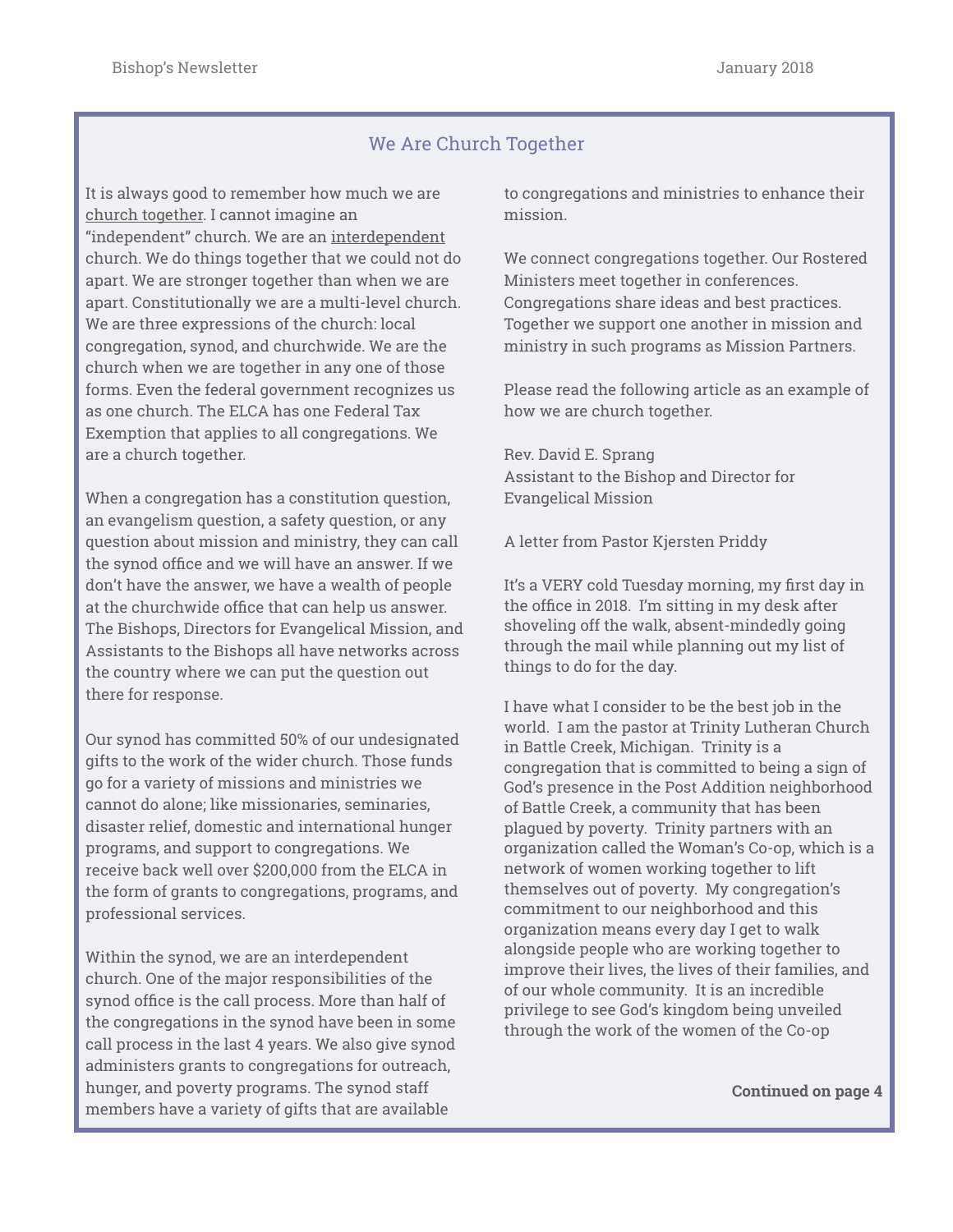#### **Continued from page 3**

But the harsh catch-22 of this amazing ministry is it is unsurprisingly not very financially lucrative. The people of Trinity and of the Co-op are incredibly generous with what little they have, and we strive to be very responsible stewards of the gifts we've been given, but money is tight. And on this particular morning, the realities of that tightness are weighing on me. We're in the middle of a roofing project that we took on by necessity; it was unclear if the roof would survive another winter. We just finished installing new furnaces for the same reason. Being a missional congregation to a neighborhood in poverty requires creativity, dedication, and a LOT of trust that if God wants you to be there, God will find a way. And on this particular morning, my doubt is outweighing my trust.

And as I'm flipping through the mail, I come across a letter from Grace in Alpena. My first thought is it must be our turn on the synod congregational prayer list again, though there's just this one letter, which is unusual. I open it, and a check falls out. Along with the check is a letter. Grace heard my congregation's story and wanted to share their gifts with us in our redevelopment work.

I cannot express what this check and letter meant to me. It was more than just money, though don't get me wrong, the money is incredibly appreciated and will be used for the roof, snow plowing, electricity, gas, and all the other things that keep our building open and functioning six days a week as a gathering space for our neighborhood. But what really mattered is this feeling that someone else believes in the work we are doing and wants to support us. Ministry can be lonely. This check and letter reminded me that I am but one small part of this larger thing called the Church. We at Trinity are an expression of the Church—the only ELCA expression, and one of the only expressions at all in this neighborhood—but we are just one small part of a larger body. I am so grateful and honored to be a part of a synod and a denomination that recognizes our interconnectedness. So thank you, to Grace in Alpena, and to all the congregations in the synod who support other congregations in our joint work together. Your faith in our work matters more than you know.

Peace, Pastor Kjersten Priddy Trinity Lutheran Church, Battle Creek, Michigan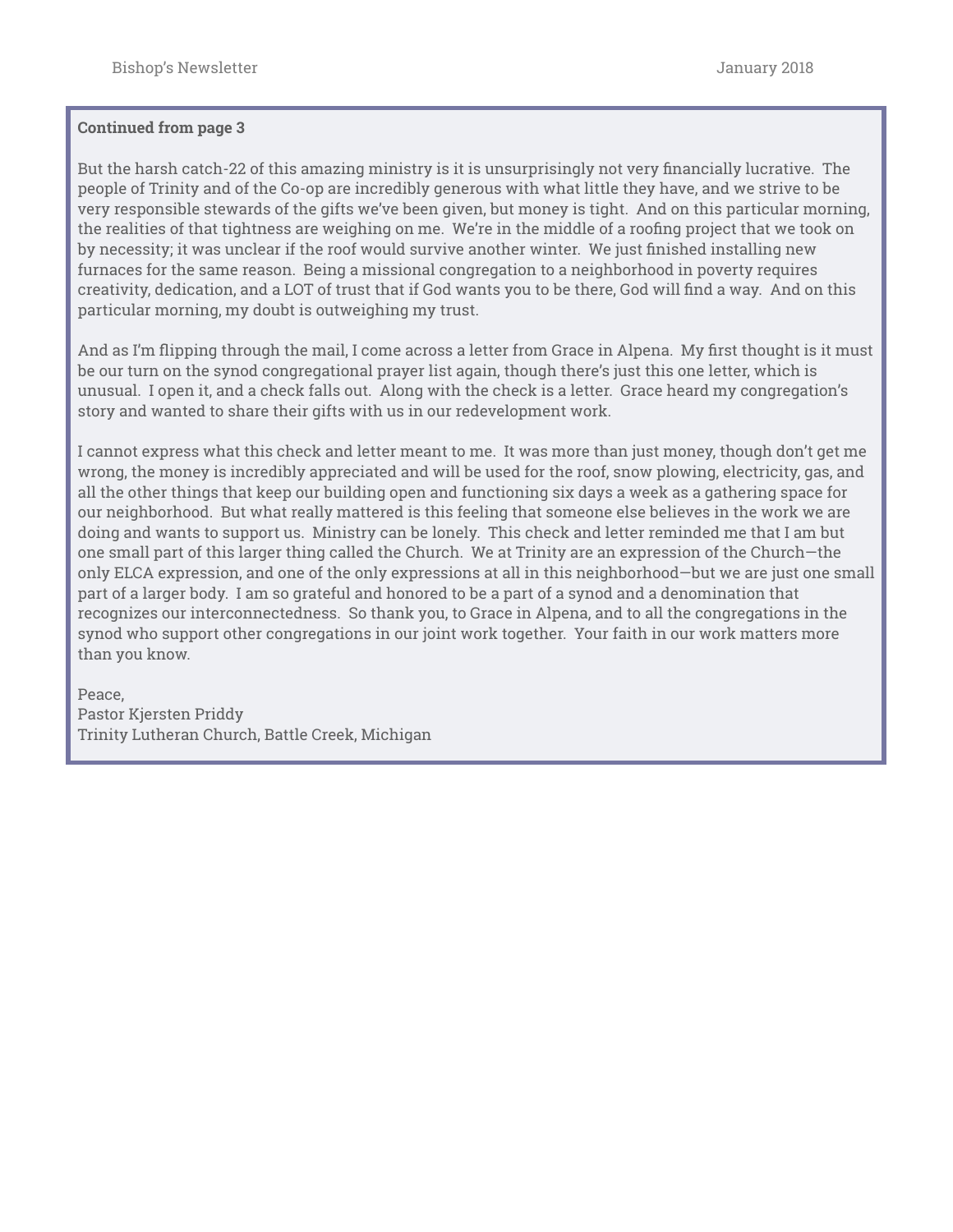### Flint Water Crisis Relief Updates

Salem Lutheran Church is thankful to the many congregations in NWLM Synod, SEMI Synod, and people of faith across the country who have given of time, talent, and resources to bring relief for Flint residents. The State of Michigan has stated that Flint's water is as safe as any other municipality but with the caveat that residents continue to use faucet filters until all lead service lines are replaced by 2020.

Salem continues to play a strategic role in the relief efforts on many levels. Pastor Monica Villarreal is chair of the HELP Center Advisory Board which is the largest coordinated relief effort to provide food, water, filters, mental health care and physical health care at three designated church sites.

Salem regularly hosts volunteer groups monthly to assist with USDA food packaging and distribution. Selected by the State to offer this program, Salem serves

about 400 households monthly which on occasion includes door-to-door delivery with a bus purchased from Samaritas. In September, as the State reduced staffing and resources in preparation for turning operations over to the City and local agencies, the Flint water sites were reduced from 100+ to 15. The Food Bank of Eastern Michigan contracted to take over the warehousing and logistics of the water crisis relief. Salem was selected as 1 of 8 sites to receive 9 pallets of bottled water weekly for community distribution. Salem had been receiving 36 pallets weekly. In addition, Salem partnered with Shiloh Missionary Baptist Church to take over the State's door-to-door bottled water distribution. We service Ward 2 with about 260 households per month. Holy Trinity Lutheran Church, Livonia helped with the purchase of a used U-Haul truck to make this program possible. The crisis is not over; the relief work continues.

The generosity of many makes 2017 a remarkable year not only for the Flint community but also for Salem as a congregation. We are pleased to share that three huge building projects were completed as part of the water crisis relief. In August, the asbestos was removed from the water pipes in preparation for replacement. All the galvanized iron water pipe which had rusted beyond repair (do you remember Salem's brown water) were replaced. Our water quality is much better but we'll stick to baptisms with bottled water for awhile. And finally, the main parking lot was resurfaced. The lot was damaged heavily by the many semi-truck loads of water and food over the past few years.



Salem water pipe

Thank you to everyone who continues to support Salem's ministry and mission. Our greatest needs moving forward are mission partners (annual financial support) and gas cards (Speedway preferably) to help with gas costs for our distribution fleet.

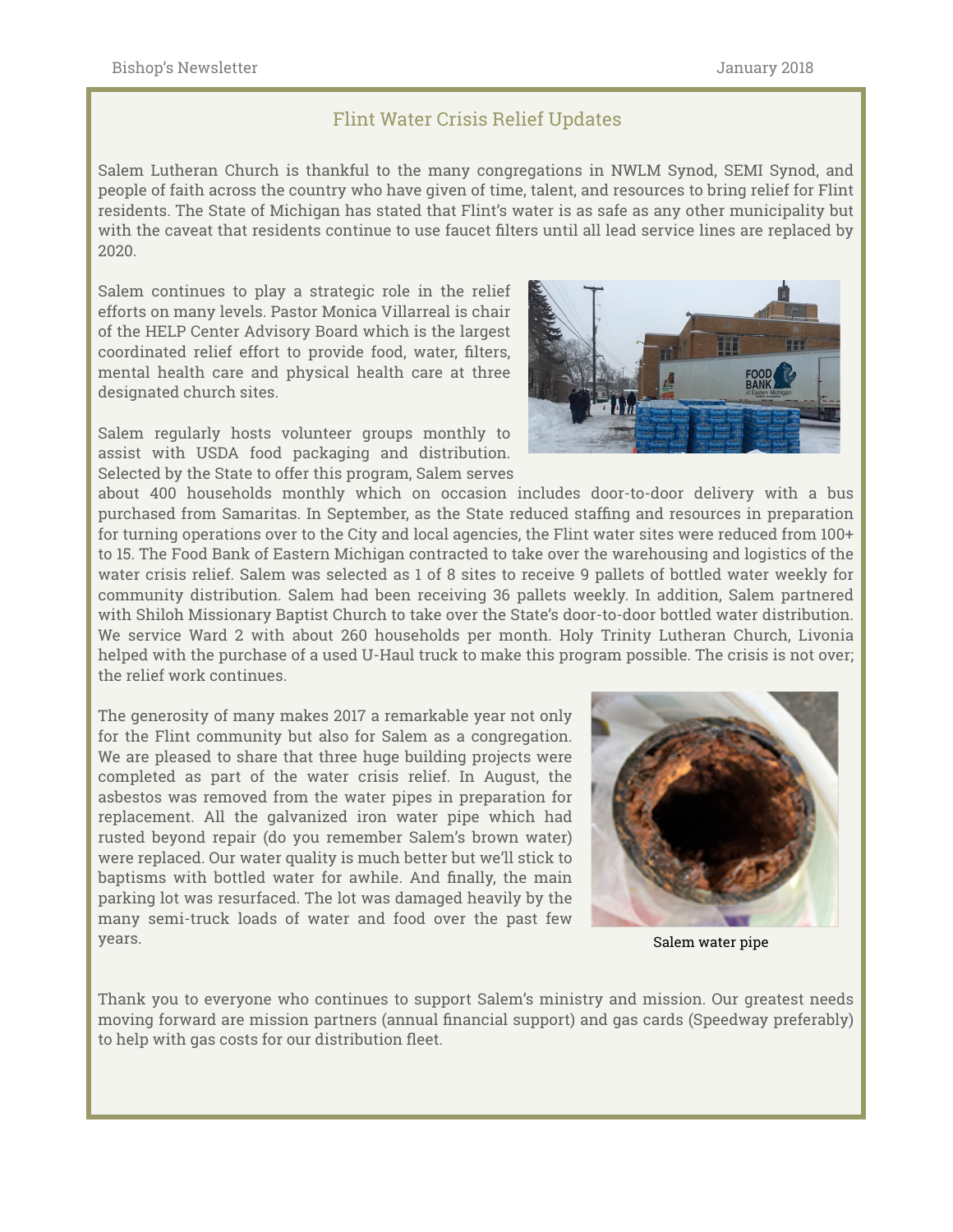#### Synod Finances as of November 30, 2017

|                          |          | <b>Year to Date</b><br>Income          |    |             |  |  |
|--------------------------|----------|----------------------------------------|----|-------------|--|--|
|                          |          | <b>Mission Support</b>                 |    | \$1,135,721 |  |  |
| S                        | 7,552    | All Other Income                       | Ś  | 110,373     |  |  |
|                          |          | Total Income                           |    | \$1,246,094 |  |  |
|                          |          |                                        |    |             |  |  |
|                          |          |                                        |    |             |  |  |
| S                        | 59,090   | Support to ELCA                        | S. | 567,861     |  |  |
| S                        | 69,508   | All Other Expenses                     | S  | 715,014     |  |  |
| S                        | 128,598  | <b>Total Expenses</b>                  |    | \$1,282,875 |  |  |
|                          |          |                                        |    |             |  |  |
| Plus Net Assets Released |          |                                        |    |             |  |  |
| - S                      | $\Omega$ |                                        | Ś  | 7,546       |  |  |
|                          |          |                                        |    |             |  |  |
| - \$                     | 2.867    | Balance +/<br>$\overline{\phantom{a}}$ | Ŝ  | 29.235      |  |  |
|                          |          | \$118,179<br>\$125,731                 |    |             |  |  |

# Synod T-Shirt Contest

We want you to design a synod shirt for the ELCA Youth Gathering!

Submissions are due January 20, 2018 and will be posted on Facebook for voting.

Learn more: <http://bit.ly/2D0G1tl>

## Synod Assembly 2018

Save the Date for this year's Synod Assembly!

The Assembly will be held May 20-22, 2018 at the Lansing Center and the Radisson Hotel. Presiding Bishop Elizabeth Eaton will be the guest speaker.

More information to come!

## Annual Reports to the Bishop

The Annual Report to the Bishop forms are now available on the Office of the Secretary page of the ELCA website. Please download and save a copy on your computer before completing the form. Once completed, please return to the Synod Office.

Download form:<http://bit.ly/2o59Beo>

### **Upcoming Events**

| <b>January</b> |                                         |  |
|----------------|-----------------------------------------|--|
| January<br>29  | Youth Gathering T-<br>Shirt Designs Due |  |

| <b>February</b>     |                                            |               |  |  |  |  |
|---------------------|--------------------------------------------|---------------|--|--|--|--|
| February<br>$2 - 3$ | <b>ELMM Retreat: The</b><br>Gospel of John | Gaylord, MI   |  |  |  |  |
| February 17         | R&M Holle Speaker<br>Series                | Faith, Okemos |  |  |  |  |

**For information on these events and more, be sure to read our weekly update emails and visit the events section on our website.**